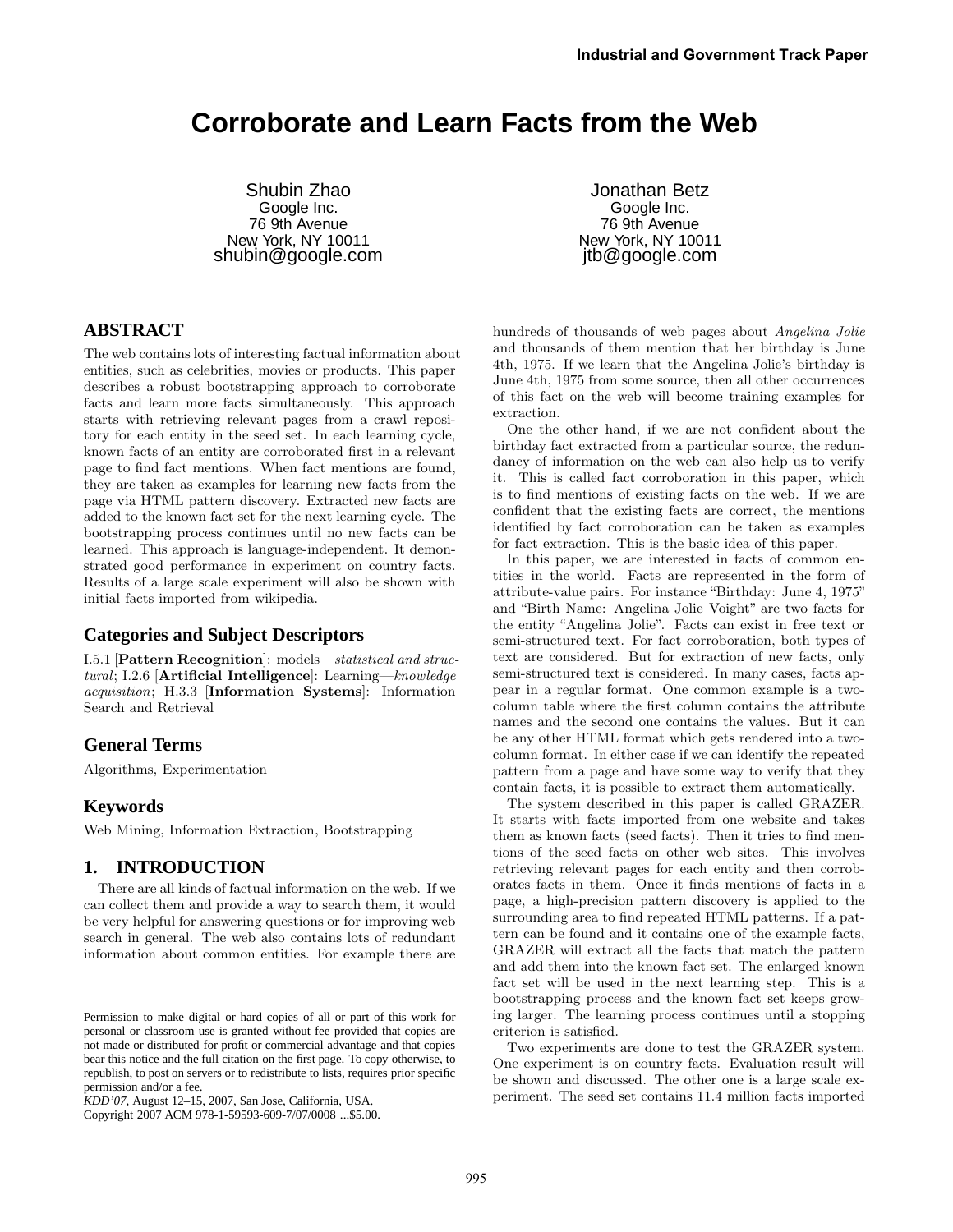| Attribute Name        | Value                                  |  |  |
|-----------------------|----------------------------------------|--|--|
| ENTITY_NAME           | Angelina Jolie                         |  |  |
| Birth name            | Angelina Jolie Voight                  |  |  |
| Date of birth         | June 4, 1975 (age 31)                  |  |  |
| Place of birth        | Los Angeles, California, United States |  |  |
| Academy Awards        | <b>Best Supporting Actress</b>         |  |  |
| All facts have source |                                        |  |  |

Table 1: Example entity "Angelina Jolie"

"http://en.wikipedia.org/wiki/Angelina Jolie".

from en.wikipedia.org. By using a crawl repository of the web, GRAZER is able to find 5.1 million mentions of the seed facts and extract 11.0 million new facts.

## **2. MAPREDUCE**

MapReduce[5] is a programming model for processing large data sets in parallel. It is the computing model the GRAZER system is based on. It automatically divides input data into chunks and distributes them to worker machines. Userdefined logic is invoked on each worker machine to process the chunks. Mapreduce handles parallelization and machine failures automatically. A user only needs to specify the desired parallelism and resources needed by a task.

A MapReduce is composed of mappers and reducers. Mappers take the input data as key-value pairs. After processing each pair, a mapper outputs new key-value pairs for reducers. The intermediate data is sorted by keys and then shuffled to reducers. Each reducer can process the key-value pairs again and output new values. Intermediate values with the same key are always processed by one reduce step of a reducer. A good MapReduce should have evenly distributed keys so that each mapper or reducer does approximately the same amount of computation. Then, the whole MapReduce task can terminate quickly.

MapReduce can handle terabytes of data with thousands of machines. In this paper, many steps of our algorithm are implemented in the MapReduce framework.

# **3. THE GRAZER SYSTEM**

## **3.1 Definitions**

1) Fact: an attribute-value pair with a list of sources (urls) where the fact is mentioned. Attribute and value are both strings.

2) Entity: formed by a list of facts. At least one of the facts has to be a name fact, in which the attribute name is always "ENTITY NAME" and the value is the entity name. The name fact indicates the name of the entity. There could be multiple name facts for an entity. Table 1 shows an example entity "Angelina Jolie" extracted from en.wikipedia.org. All the facts have a single source, the wikipedia page.

3) Relevant page: a page that is relevant to an entity. A good relevant page is a page with an entity as its main subject, e.g. a factual page of an entity.

4) Pattern: it refers to any contiguous HTML tag sequence that repeats at least two times in a page. The repetitions have to be contiguous also. Plain text in a pattern is ignored with matching the pattern.

5) Pattern instance: each repetition of a pattern. The tag sequences of pattern instances need not be exactly the same.



Figure 1: The learning system diagram.

They can be approximately equal based on some similarity measurement.

6) Textblock: consecutive text in HTML with the same text state. It is basically the text between any two HTML tags, with exceptions for  $\langle a \rangle$  and  $\langle$ script $\rangle$ . Text within a textblock should be in the same text state, e.g. font size, color, face, etc.

## **3.2 System Overview**

Figure 1 illustrates the approach with input of one entity on a single machine. In practice, the system is parallelized so that it can handle input with millions of entities.

Relevant pages for an entity are retrieved from a crawl repository of the web by matching with the entity name. It would be very inefficient to do this for every entity. In practice relevant pages for all entities are retrieved by going through the crawl repository once.

GRAZER uses anchors (incoming links) of a page as clues for the page subject. A relevant page of an entity must have an anchor whose text matches the entity name. Other heuristics are also used to check the content of the page. Relevant pages for all entities are saved in a repository.

Each entity is represented by a list of facts, one of which is a name fact indicating the name of the entity. In the fact corroboration step, GRAZER loops through every entity in the seed set and retrieves its relevant pages from the saved page repository via the entity name. It then tries to corroborate facts of the entity inside each page. Mentions of facts are annotated in the page.

The basic idea to corroborate a fact is to look for mentions of the fact in web pages about the same object. For example if we have a page about "Angelina Jolie", we can just search for text "Birthday" and "June 4th, 1975". Since we are interested in facts in semi-structured text, the attribute name and value will appear close to each other when the formatting HTML tags are removed. Therefore when we have a relevant page of the object, matching a fact can be simply finding the attribute name and value appearing close to each other in plain text. Plain text here refers to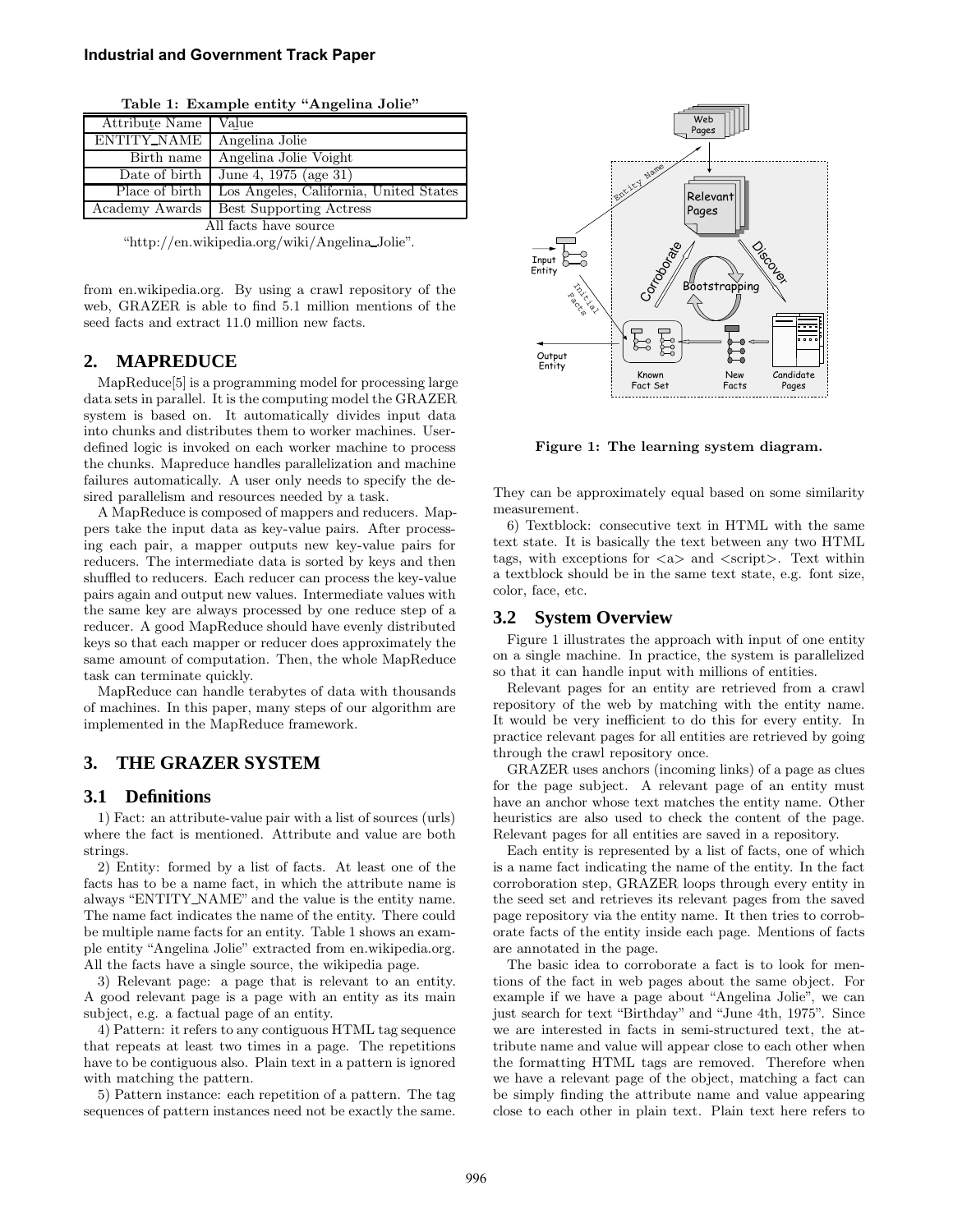the text between HTML tags. In this paper, we do not try to tackle the problem where attribute and value are next to each other in the rendered page but not in HTML text, e.g. they may appear in the same column but different rows in a table. Some facts such as birthdays are pretty unique while others are not, such as gender facts. We need to use some technique to ignore the latter.

When fact mentions are found and annotated in a page, they will be used as examples to extract more facts from the page. The learning process starts with pattern discovery in the surrounding area of the fact mentions to find any repeated HTML pattern. If a pattern can be found, the page becomes a candidate page for extraction. In extraction, if one of the pattern instance contains a known fact, new facts will be extracted from other pattern instances. Attribute names and values are extracted by aligning each pattern instance with the known example. When new facts are extracted, they are added back into the seed fact set for the next page. So as the learning continues, the seed set grows larger.

#### **3.3 Generate Initial Facts**

Existing facts from any source of text can be used, as long as they are represented by attribute-value pairs and the name of the entity is given. In this paper initial facts are generated by scraping en.wikipedia.org using manuallygenerated scripts. Wikipedia facts are a good source because it covers many knowledge domains and this algorithm will corroborate and learn facts for each domain. If seed facts are from a specific domain, then the corroboration and learning will be confined by the domain.

It is also possible to use automatically generated lowprecision facts as seeds. In this case scoring will be necessary to evaluate confidence of facts. Scoring can be based on the number of corroborated sources of a fact and the reliability of each source. Good facts should be commonly referenced, thus they should have many sources from high quality sites. Incorrect facts should have very few mentions. Low-precision seed input is not the focus of this paper.

#### **4. RETRIEVE RELEVANT PAGES**

To retrieve relevant pages of objects, one straightforward solution is to query the object name through a search engine. However, this solution does not scale well when the number of objects is large. The solution in GRAZER is to match anchor text of a page with entity names.

For example, if a page contains company profile of "Yahoo Inc.", most probably it has an anchor pointing to it with text "Yahoo Inc.". To improve the precision of the result, other heuristics can be used also. One heuristic is to require the name to appear in the page title, which is true for many auto-generated factual pages. Another is to require the name to appear exclusively (surrounded by some HTML tags) in the visual part of a page. This helps to ignore noisy anchor text. A stricter constraint is to require the name to appear in a salient position in a page, such as in heading. GRAZER does not require the relevant pages to be of 100% precision, so we just require the name to appear on the page.

All the entity names in the seed set are extracted into a list. The page retrieval algorithm is implemented in a MapReduce. The mapper works on every page (with anchor information) in the crawl repository. Each mapper also

loads the list of entity names into memory. For each page, the mapper checks whether any of the anchors match an entity name in the list. Matching is on normalized text with punctuation and capitalization removed. When it finds a match, it further verifies that the name appears in the page body. A mapper outputs key-value pairs. If the name can be found in the page, the mapper outputs the entity name as the key and content of the page as the value. If the page does not match any name, the mapper outputs nothing. The reducer simply combines the pages for the same key (entity name) into a list. The MapReduce algorithm is as follows:

```
Mapper:
  Input: (Null-key, Crawled-page)
  Output: (Entity-name, Page) or Nothing
Reducer:
  Input: (Entity-name, Page)
  Output: (Entity-name, Page-list)
```
Sometimes different entities share the same name, e.g. "Independence Day" can be a movie or a holiday. For these entities, all the relevant pages are mixed together as they are indexed by the same entity name. However, we need to find facts of entities in the pages. Chances are that different entities have different facts. So we should not find the fact "Director: Roland Emmerich" on a holiday page or fact "Date: July 4" on a movie page. Pages that contain multiple entities may cause problem for corroboration and they should be avoid in relevant pages. To address this issue, we require that a relevant page should not be ambiguous: it can not be associated with more than one entities.

The distribution of relevant pages across entities is not uniform. For popular entities there could be hundreds of thousands of them, while for less popular entities there could be just a few. In bootstrapping, processing hundreds of thousand relevant pages could take significantly longer time than a small number of pages. In practice, to make sure that the MapReduce in the bootstrapping step runs smoothly, a threshold is used to limit the number relevant pages per entity.

## **5. CORROBORATE KNOWN FACTS**

The corroboration algorithm basically searches for values of all facts in an entity in a relevant page. If a value mention can be found, it then searches for the attribute name of the fact before or after the value mention. If both the attribute and value can be found, they become a mention of the fact. There could be mentions of more than one fact in one page.

Corroboration can be wrong with common facts such as gender, which have only two values "male" and "female". The value of a gender fact also depends on the entity name: if there is another person named "Angelina Jolie" on the web, it is very likely that her gender is also female.

To avoid this kind of errors, ideally we should estimate the probability of all the attribute-value pairs appearing randomly in a relevant page of the entity. But it is difficult to have a good estimate with limited seed data. In practice, we compute the probability  $p$  of all the fact values appearing randomly in a page given their attribute names. If  $p$  is below a threshold, all the fact mentions are deemed as valid mentions. Probability of a value  $v$  appearing randomly for an attribute  $A$  is,

$$
P(v|A) = freq(v|A) / \sum_{v_i} (freq(v_i|A)).
$$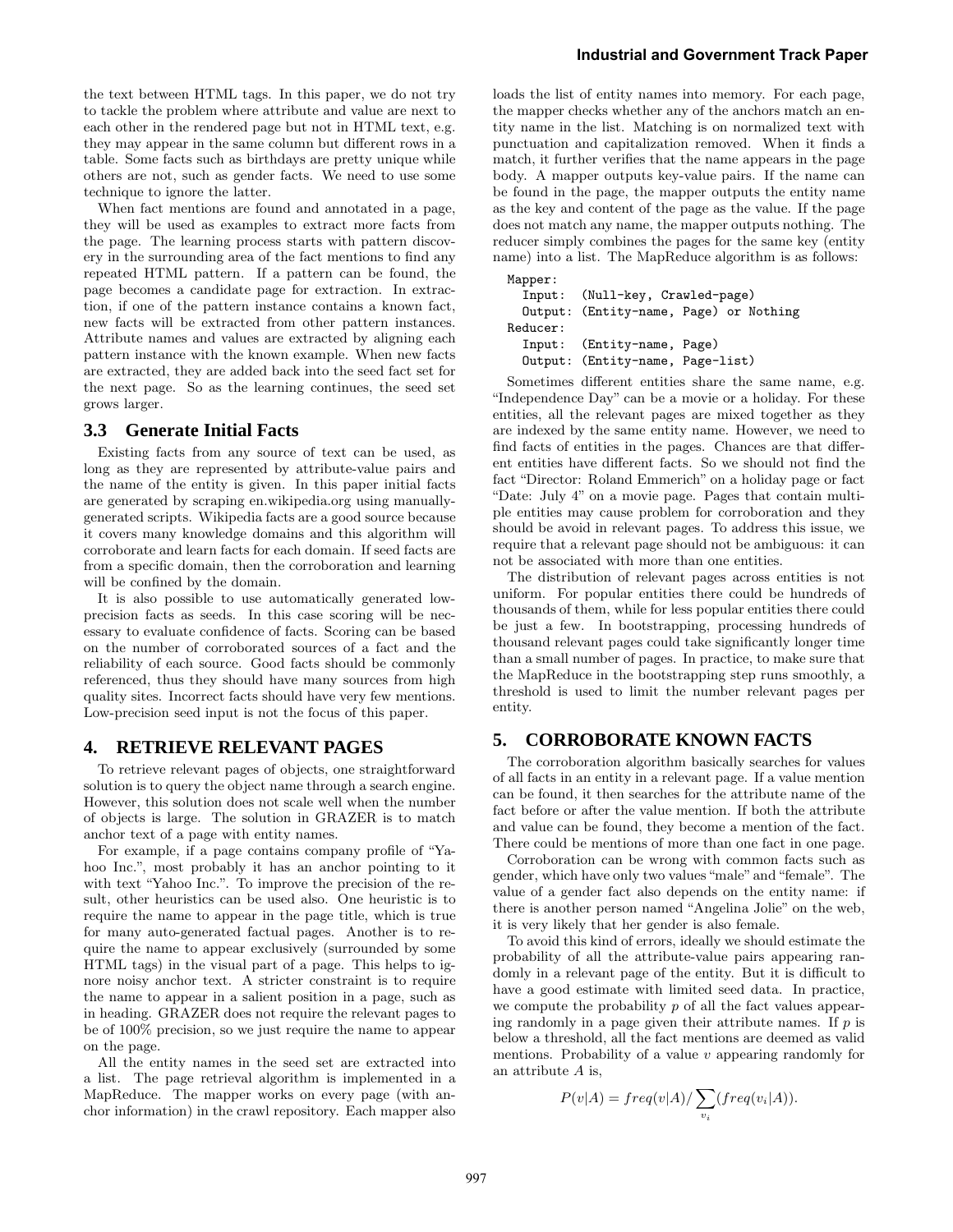#### **Industrial and Government Track Paper**

The probability of all value mentions appear randomly in a page given the attribute names is

$$
p = \prod_i p(v_i | A_i).
$$

Intuitively, facts with a large set of values (such as birthdays) are less likely to incur coincidence than facts with a small set of values (such as gender). This simple heuristic works well on the wikipedia seed facts.

Within a mapper, corroboration of facts of the entity is invoked on each relevant page. The pseudo-code of the corroboration algorithm is shown below. The input to the function is an entity  $E$  with name  $X$  and a relevant page  $P$  for name  $X$ .

procedure CorroborateFacts(Entity E, Page P)

```
for each fact F in entity E, do
 Search the value F.val in P.
 for each match M_v of F.val, do
    Match attribute name F.attr before and after M_v;
    if there is an attribute match M_a, then
      Cache (F, M_a, M_v) into MentionList;
    end if
 end for
 Compute random prob p of all M_v in MentionList;
 if p is below a threshold then
    for each (F, M_a, M_v) in MentionList do
      Annotate M_a and M_v in page P as a mention of
      fact F.
      Add the url of P to the source list of F.
    end for
 end if
end for
```
### **5.1 Corroboration Strategies**

The attribute and value matching are based on the plain text of page P. All HTML tags are ignored. So a fact can be corroborated either in free text or in structured text. Searching a fact value can be an exact string match or a flexible match of tokens in the value. A few things have been done to improve coverage of corroboration:

1) Values of a fact tend to vary, e.g. "June 4, 1975" and "4-June-1975". The match of fact value in page  $P$  is based on normalized text (lowercased and with punctuation removed). The flexible match also allows tokens of a value to appear in any order in text. In practice, we compare two values after lexicographical sorting of tokens. In the previous example, the two values will match since they have the same token sequence "1975 4 June" after sorting. Searching a value in this way can be achieved by constructing a special regular expression.

This does not solve the value variation problem completely. For instance it will never be able to match "June 4, 1975" with "06/04/1975". However, as we learn new facts from relevant pages, chances are that some of the new facts will be variations of original facts. In our experiments, this happens frequently for popular entities. The learned facts will help to cover more variations of fact values.

Sophisticated matching can be used also for common value types, e.g. dates, numbers, etc. This is a better way to handle value variations of known types, but it can not solve the variation problem for all values and it is language-dependent.

2) Synonyms of attribute names can be used, e.g. "Date of

Birth" and "Birthdate" for attribute "Birthday". In our experiment, we do use synonyms generated from other sources. They are helpful but not indispensable.

3) Stopwords between  $M_a$  and  $M_{v}$  are not counted. They include common words like "a", "the", "of", etc. This will affect corroboration in free text but not in structured text.

4) For some facts, the attribute name does not appear explicitly in text, e.g. address or phone number facts. In this case matching of attribute name can be optional. If the value is matched in a page  $P$ , we will take  $P$  as a new source for fact  $F$ . However, this kind of fact mention will not become an example for the learning phase. The learning phase requires examples to have attribute name and value.

#### **5.2 Parallelization**

The corroboration algorithm needs to go over the entities in the seed set and for each entity it retrieves the relevant pages by the entity name. Then it needs to corroborate each fact of the entity in the relevant pages. This is implemented as a MapReduce in which the mapper takes joined inputs of entities and relevant pages, keyed by entity names. Entities and relevant docs are serialized to strings. The output key is still the entity name. The output value is the corroborated entity. The reducer in this MapReduce is an identity reducer. It just passes input key-value pairs to output.

The mapper task is shown below:

#### Mapper:

```
Input: (key=entity-name,
       value1=entity, value2=relevant-pages-set)
Output:(entity-name, new-entity)
```
### **6. EXTRACT NEW FACTS**

Using the annotated examples generated from fact corroboration, this step will try to extract new facts appearing in a repeated format around examples in structured text. The example annotation must contain both attribute name and value. As we only try to learn new facts in structured text, corroborated examples in free text should be ignored. The extraction step happens immediately after corroboration.

#### **6.1 Pattern Discovery**

Pattern discovery is applied to the enclosing node of examples in structured text to find repeated HTML patterns. The algorithm used here is similar to the one described by [1]. In our case, we need to find data records that contain attribute-value pairs. An example pattern is shown in Figure 2.

The algorithm is a top-down process applied to the DOM tree of a page. It tries to find clusters of nodes under the same parent that have similar HTML format (or tags). Similarity is based on edit distance between the HTML tag (with attributes) sequences. Plain text is dropped since it is not important in terms of format. Some HTML tags are also ignored as they are not important for formatting. Examples are comment tags, script tags and anchors.

The pseudo-code of the algorithm is given below. This is only for illustration of the algorithm. Details like boundary checking and optimization are ignored for simplicity.

### procedure DiscoverPatterns(HtmlNode Node)

for (int i=0;  $i <$ size(*Node.Children*);  $i++$ ) do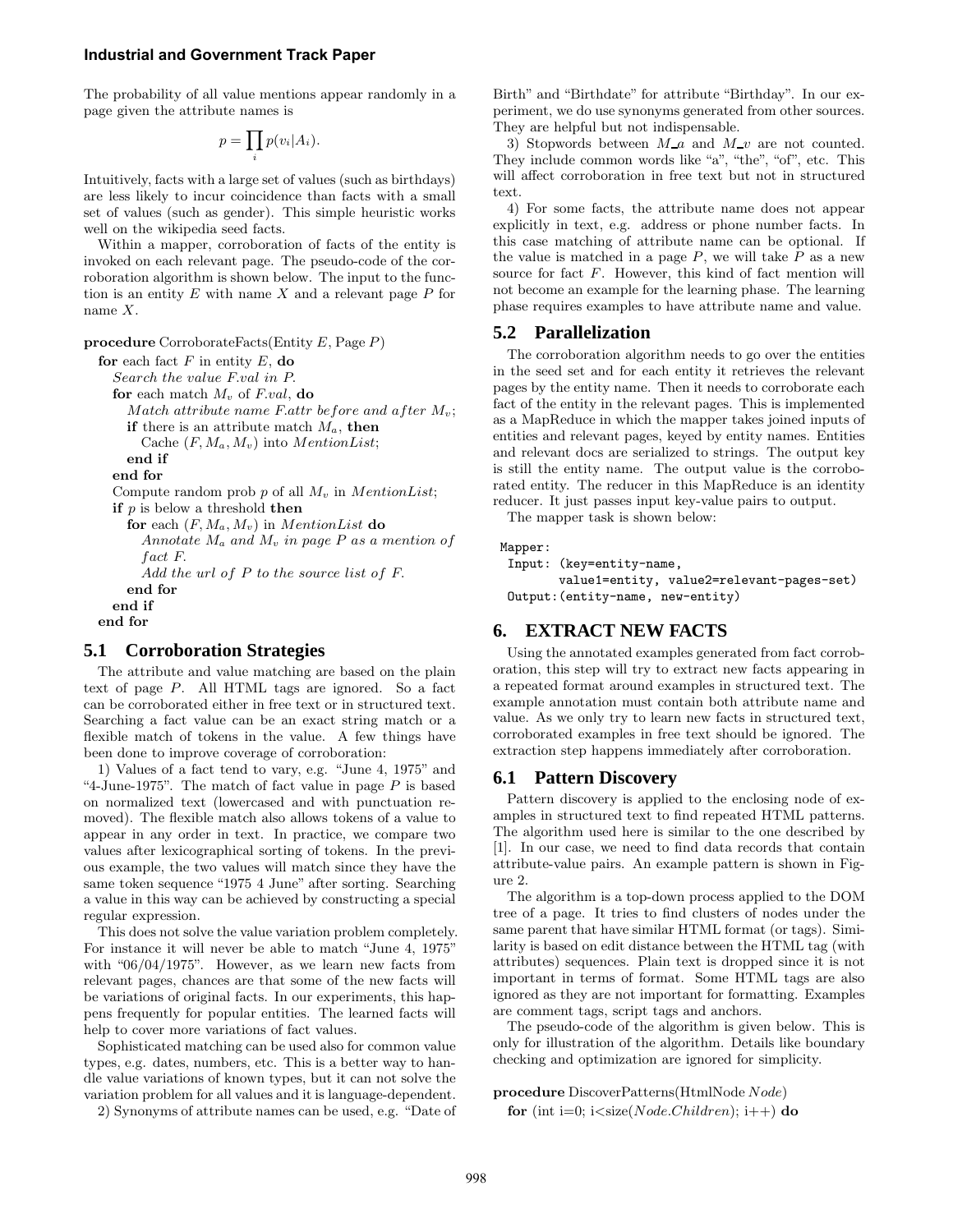#### **Industrial and Government Track Paper**



Figure 2: An example HTML pattern.

string child tags =  $GetHtmlTags(Node.Children[i]);$  $NodeData[i] = child\_tags;$ end for for  $(i=0; i < size(NodeData); i++)$  do for  $(i=i+1; j < size(NodeData); i++)$  do if IsSimilar( $NodeData[i], NodeData[j])$  then  $matched = true;$ for  $(k=1; k < j-i; k++)$  do if not IsSimilar( $NodeData[i+k], NodeData[j+k])$ then  $matched = false$ ; break; end if end for if (matched) then  $\ell$  \* Find a pattern of j – i nodes \*/. 1)Repeat the previous loop from  $NodeData[j]$ to find the maximum span of the pattern; 2)Save the pattern and its span into PatternList; end if end if end for end for if not PatternList.empty() then 1) Save the pattern  $P_{max}$  with max span in PatternList; 2) Mark nodes uncovered by  $P_{max}$ ; end if for each node N not covered by  $P_{max}$  do DiscoverPatterns(N) end for

In the pseudo-code, the function  $GetHtmlTags(node)$  returns the tag sequence under node without the special tags. The tag sequence includes attributes of a tag. Similarity between two tag sequences  $s_1$  and  $s_2$  is defined as:

$$
Sim(s_1, s_2) = 1 - \frac{2 * EditDist(s_1, s_2)}{length(s_1) + length(s_2)}
$$

Function  $IsSimilar(s_1, s_2)$  returns true if  $Sim(s_1, s_2)$ 0.8. Allowing inexact match in patterns is crucial for robustness because there are many small variations from page to page. For example  $\langle$ br $\rangle$  and  $\langle$ b $\rangle$  tags can be inserted anywhere in text to change the format slightly.

If multiple patterns are found under the same parent, the pattern with the largest span will be preferred. E.g. if the html text is

<b>text</b><b>text</b>text<br><b>text</b>text<br>,



Figure 3: Fact extraction process.

the pattern discovered will be " $**>**$  $**>**$  $**>**$  $**>**$  $**>**$  $**>**$  $**>**$  $**>**$  $**>**$  $**>**$  $**>**$  $**>**$  $**>**$  $**>**$  $**>**$  $**>**$  $**>**$  $**>**$  $**>**$  $**>**$  $**>**$  $**>**$  $**>**$  $**>**$  $**>**$  $**>**$ "<b></b>".

The pattern discovery algorithm is a top-down process. When it finds a pattern, it will not look inside each pattern for sub-patterns. It may find undesirable large patterns and ignore smaller patterns inside. In our algorithm we specify the maximum number of textblocks a pattern could have. If a discovered pattern has too many textblocks, it is discarded and the discovery process continues down the tree. The upper bound of textblocks is set to 3 for discovering fact patterns. A pattern can contain an arbitrary HTML tag sequence. In our experiment the two most common patterns discovered are:

#### <li><br />
Attribute:</b>Value</li>

and

<tr>><th>Attribute</th><td>Value</td></tr>

If a pattern can be matched and it contains an example fact, the extraction process will start to extract facts from it.

#### **6.2 Fact Extraction**

If we can find an HTML pattern in which one pattern instance contains a example fact, it is likely that other pattern instances also contain facts about the same entity. Figure 3 illustrates the extraction process. We will refer to the pattern instance that contains the corroborated fact as  $PI_e$ .

If the number of textblocks in  $PI_e$  is more than two, we need to make sure that one of them contains the example attribute and another one contains the example value. If this is true, the positions of the two corresponding textblocks in  $PI_e$  are recorded. For example the attribute name may appear in the first textblock (*attribute index*  $= 1$ ) and the value may appear in the second one (value\_index = 2). This should handle the case where attribute name appears after the value. When extracting from other pattern instances, we require that they must have the same number of textblocks as  $PI_e$ . Then the textblock at position *attribute\_index* will be the attribute name and textblock at value index will be the value. New facts will be created from the extracted attribute-value pairs.

When the number of textblocks in a pattern instance is different from  $PI_e$ , there must be some format variation in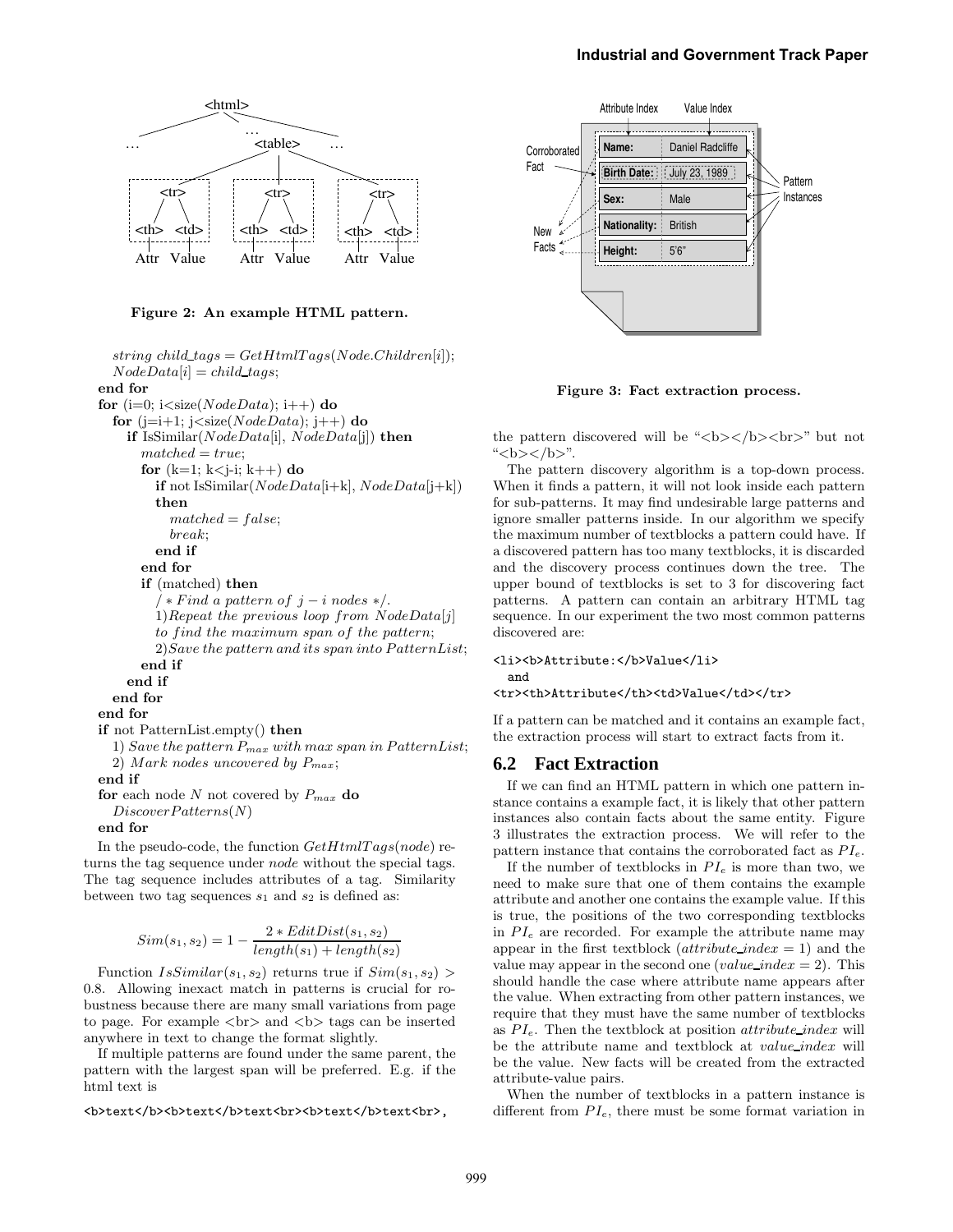

Figure 4: The bootstrapping process.

fact representation. There could be different scenarios for this. One example is that the value string is too long so that a line break  $\langle$ br $\rangle$  has to be inserted. In this case, special handling can be designed to extract the fact. However, the format change could also be a result of inconsistent content: e.g. multiple sub-facts appear in one pattern instance. In this case, extraction is not trivial. In our experiments, we ignore the pattern instances with different numbers of textblocks for precision reason.

If the number of textblocks in each pattern instance is one, that means the example attribute and value appear in the same piece of text. In this case, we require a delimiter (e.g. ':') to separate them. If such a delimiter exists, we will look for it when extracting from other pattern instances. The delimiter will be used to separate the attribute and value. If no delimiter can be found, no extraction will be attempted.

## **6.3 Bootstrapping**

New facts extracted from a page are added to the seed entity. Both the new facts and the original facts will be taken as seeds for corroboration in the following pages. So the seed fact set will grow larger as learning proceeds. This increases the chances of corroboration and therefore the chance of extracting new facts. Figure 4 shows a diagram of the bootstrapping process.

The learned facts will act as seeds only for the pages after them. To resolve this problem, we go through the relevant pages multiple times. Convergence is an important issue for bootstrapping. The process may never stop if learning fails to converge. The bootstrapping process described here converges very well. This is because incorrect facts extracted from one page are unlikely be corroborated in other pages. Therefore the chance of error propagation is small. In practice we can stop the algorithm when no more new facts can be extracted from any page. In experiments, learning often terminates within a few of rounds for an entity with average number of relevant pages.

The algorithm is shown below in pseudo-code. This happens in a mapper with the input key-value pair as an entity E and the set of relevant pages  $set[P]$  of E. If new facts are extracted from page  $P$ ,  $ExtractFacts(E,P)$  returns an augmented entity with the extracted facts appended to it.



Figure 5: The distribution of relevant pages.

procedure Bootstrap $(E, set[P])$ 

```
terminate = false;for (round=1; terminate is false; round++) do
  terminate = true;for each page P in set[P], do
    Corroborate Facts(E, P);if fact examples found in P then
      DiscoverPatterns(P);
      \bar{E} = ExtractFacts(E, P);if there is new facts in \bar{E} then
         E = \bar{E}:
         terminate = false;end if
    end if
  end for
end for
```
#### **6.4 Fact Selection**

The result of the GRAZER is an enlarged known facts set. It contains corroborated seed facts, uncorroborated seed facts, corroborated new facts and uncorroborated new facts. All corroborated facts have at least two sources and uncorroborated facts have only one source. The number of sources of a fact can be used as a signal to control the trade-off between precision of recall of the facts we select from the output. In general facts with more sources are more reliable. To determine the quality of facts, other signals can also be used, such as the reliability and diversity of sources. But this is out of the scope of this paper. In the experiments of this paper, all facts (corroborated or uncorroborated) are considered in evaluation.

# **7. EXPERIMENTS**

Two experiments has been done. The first experiment is a small scale one on country facts. The seed facts are the capital cities of countries. The second experiment is a large scale one with seed facts imported from table facts on en.wikipedia.org.

#### **7.1 Experiment on Country Facts**

In the first experiment, the seed set contains 230 country or territory entities. Each entity has only one fact: the capital city, e.g. "Capital:Paris" for entity "France". So there 230 seed facts in all. For each entity, 500 relevant pages are kept. The learning result is shown in Table 2.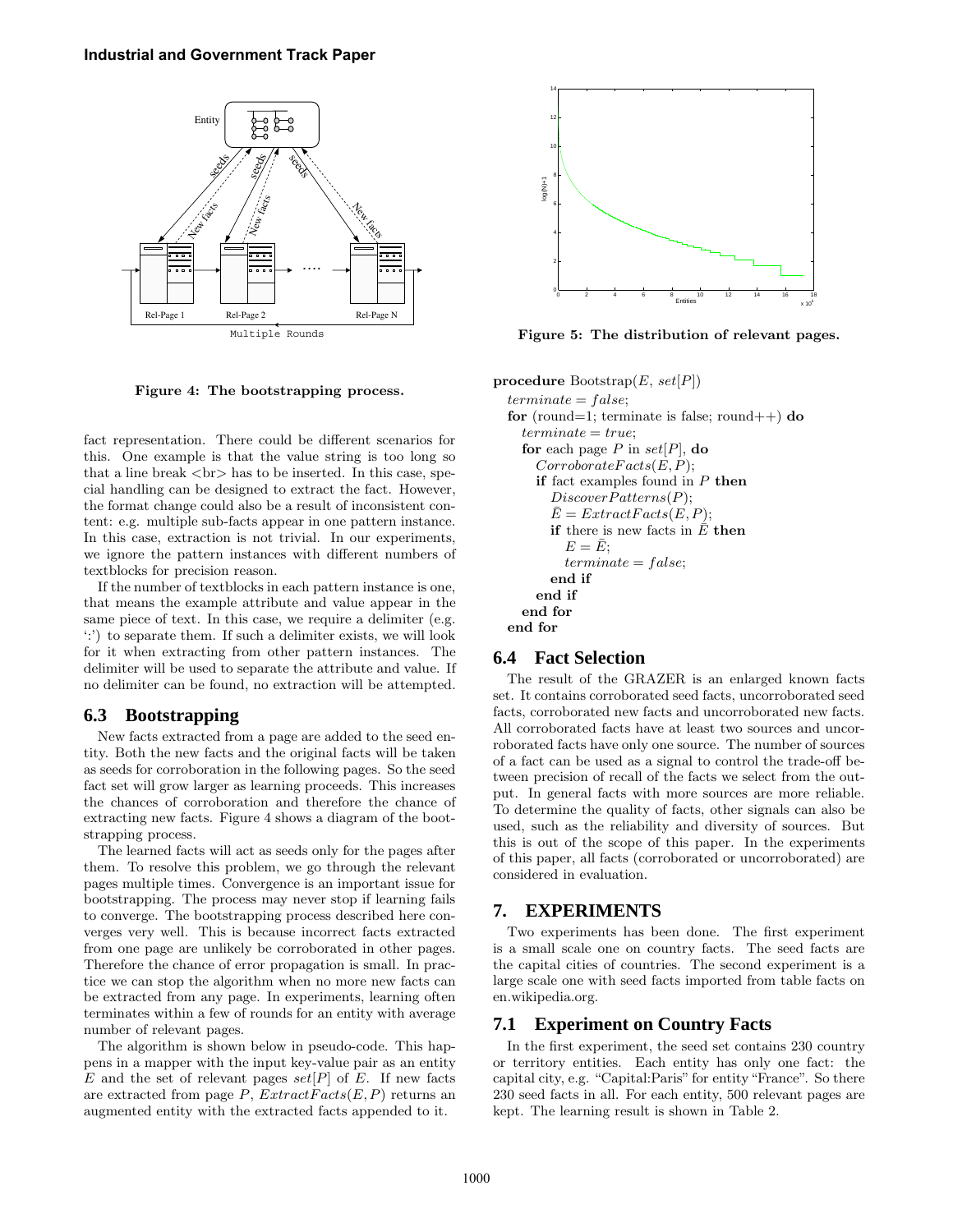|  |  | Industrial and Government Track Paper |  |  |
|--|--|---------------------------------------|--|--|
|--|--|---------------------------------------|--|--|

| Category                   | Count  | Precision |
|----------------------------|--------|-----------|
| Corroborated Seed Facts    | 230    |           |
| New sources for Seed Facts | 28920  | 99.9%     |
| Corroborated New Facts*    | 10656  | 98.40%    |
| Uncorroborated New Facts*  | 106337 | 92.61%    |

Table 2: The Learning Results on Country Entities

\* Corroborated new facts refer to the extracted facts being corroborated later. Each fact has 14.0 sources in average.

\* Uncorroborated new facts only have one source.

Table 3: Seed entity example "Independence Day"

| Attribute Name     | Value                        |
|--------------------|------------------------------|
| <b>ENTITY_NAME</b> | Independence Day             |
| Directed by        | Roland Emmerich              |
| Produced by        | Roland Emmerich              |
| Written by         | Dean Devlin, Roland Emmerich |
| Distributed by     | 20th Century Fox             |
| Release $date(s)$  | July 3, 1996 (USA)           |
| Running time       | 145 min.                     |
| Language           | English                      |
| <b>Budget</b>      | \$75,000,000                 |

The new facts are from 54,010 unique pages. An average of 5.3 facts are extracted from each page. These pages are from 8,558 unique sites. The learning result contains 2,400 unique attribute names and they cover a broad set of facts for each country. Each entity contains 510 facts in average after learning. Some of the facts are specific to a country.

The result shows that corroborated facts have much higher precision than uncorroborated facts. If an application needs high quality facts, it could use only the well corroborated facts. If an application is interested in more facts, it could use the uncorroborated facts also.

#### **7.2 Experiment on Wikipedia Facts**

In this experiment, the seed facts are imported from en.wikipedia.org, which cover a wide range of entities in the world. Relevant pages are retrieved from the crawl repository which contains a few billion documents. The experiment was run in MapReduce and it takes a few hours to finish.

#### *7.2.1 Seed facts*

The initial facts were extracted from en.wiki-pedia.org via an importer. The importer extracts from the fact tables on wikipedia. Entity names are extracted from the first sentence of the page. It generated 1.75 million entities and 12.6 million facts. Table 3 shows an example of a movie entity "Independence Day". Table 4 shows the top 10 types of entities in the seed set.

#### *7.2.2 Relevant Pages*

Relevant pages are retrieved from the crawl repository using the algorithm described in section 3.5. Only HTML pages are considered. All the relevant pages are ranked by pagerank and the top 500 are kept for each entity. As a result, 98M relevant pages are retrieved for 1.59M entities, which cover about  $90.8\%$  of the seed entities. The average number of pages per entity is 61.6. The distribution of relevant pages per entity (without thresholding) is shown in Figure 5, in which the x-axis represents entities sorted by

| Table 4: Stats of the Wikipedia Seed Set |
|------------------------------------------|
|------------------------------------------|

| Type         | Entities (K)      | $\overline{\text{Facts}}$ (K) |
|--------------|-------------------|-------------------------------|
| Person       | 420.0             | 3,347.0                       |
| Geo-location | 254.0             | 1,510.4                       |
| Organization | 56.8              | 278.0                         |
| Event        | 33.8              | 180.8                         |
| Film         | 32.8              | 264.0                         |
| Building     | 29.6              | 133.2                         |
| Animal       | 26.4              | 157.3                         |
| Character    | 25.8              | 151.0                         |
| Music        | $\overline{21}.3$ | 93.7                          |
| Book         | 20.8              | 114.8                         |

|                 |  | Table 6: Stats of the Learning Results Per Type on |  |  |
|-----------------|--|----------------------------------------------------|--|--|
| Wikipedia Seeds |  |                                                    |  |  |

| <b>Type</b>  | Seed Facts | *Corroborated                                                       | New Facts  |
|--------------|------------|---------------------------------------------------------------------|------------|
|              | (in kilos) | Facts (in kilos)                                                    | (in kilos) |
| Person       | 3,347.0    | 450.6                                                               | 640.2      |
| Geo-location | 1,510.4    | 253.6                                                               | 181.1      |
| Organization | 278.0      | 55.8                                                                | 56.1       |
| Film         | 264.0      | 413.6                                                               | 2,867.3    |
| Event        | 180.8      | 35.1                                                                | 129.0      |
| Animal       | 157.3      | 31.0                                                                | 19.3       |
| Character    | 151.0      | 47.5                                                                | 88.6       |
| Building     | 133.2      | 18.6                                                                | 17.1       |
| Book         | 114.8      | 106.3                                                               | 609.3      |
| Music        | 93.7       | 26.7                                                                | 57.3       |
|              |            | $*$ Council and the late in the late counterpart of seal factor and |            |

\*Corroborated Facts include corroborated seed facts and corroborated new facts.

the number of relevant pages. The y-axis is the number of relevant pages in logarithmic scale.

#### *7.2.3 Learning results*

The input to the bootstrapping module is the 1.59M entities (11.4M facts) and the 98M relevant pages. Entities without relevant pages are ignored. In the first experiment, bootstrapping only goes through the relevant page set once. The first column in Table 5 shows the learning results.

From this result, we can see that about 18.2% of seed entities or 12.2% of seed facts are corroborated. We think most of the facts do not get corroborated for two reasons: 1) there is less redundancy about less popular entities on the web; 2) many facts are specific to wikipedia and we can not find them in other sites by shallow string matching. In this result, the average number of corroborated sources is 3.7 for seed facts and 6.7 for learned facts. This may indicate that the learned facts reflect better the common representations of facts on the web.

In another experiment, the bootstrapping process went over the relevant page set twice for each entity. In this case facts extracted from the last page in the first round will be corroborated in the pages before it in the second round. This should increase the coverage of corroboration. The results are shown in the second column of Table 5.

This experiment shows that the number corroborated new facts increased by 32%. They should be from the learned facts in the first round. The number of corroborated seed facts did not change because they were searched for already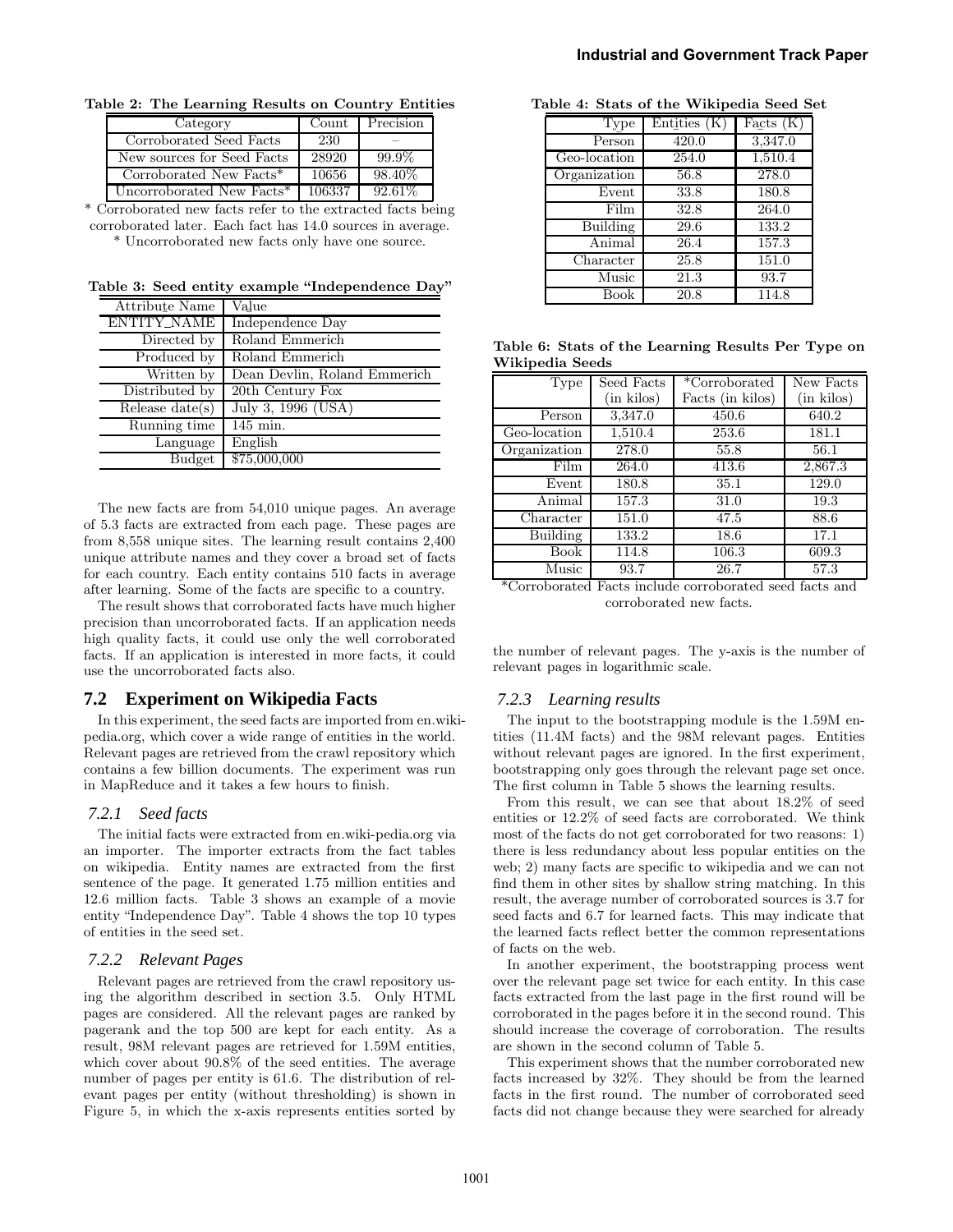| Category                          | Round 1 (in millions) | Round 2 (in millions) | Round 3 (in millions) |
|-----------------------------------|-----------------------|-----------------------|-----------------------|
| Corroborated Seed Facts           | 1.393                 | 1.393                 | 1.393                 |
| New sources for Seed Facts        | 5.150                 | 5.150                 | 5.150                 |
| Corroborated New Facts*           | 0.618                 | 0.815                 | 0.862                 |
| Sources of Corroborated New Facts | 4.138                 | 5.941                 | 6.298                 |
| Uncorroborated New Facts          | 4.176                 | 5.152                 | 5.956                 |
| $Corroborated$ $Entities^*$       | 0.290                 | 0.290                 | 0.290                 |

Table 5: Stats of the Learning Results Per Round on Wikipedia Seeds

\* Corroborated new facts refer to the extracted facts being corroborated later. They must have more than one sources. \* Corroborated entities refer to entities with at least one fact corroborated.

in the first round. The new facts extracted increased by 23% in the second round because of the new training examples generated from the enlarged seed set. Column 3 in Table 5 shows the result of learning after three rounds. The number of corroborated new facts and learned new facts is increased by 5.8% and 15.6% respectively. For entities with lots of relevant pages, bootstrapping with more rounds would generate more facts. But it also increases the running time on these entities dramatically, which is not efficient for MapReduce. Table 6 shows the numbers of corroborated facts and

Table 7: Facts learned for the entity "Independence Day" from www.infoplease.com.

| Rating:        | PG-13 (for sci-fi destruction and violence) |
|----------------|---------------------------------------------|
| Genre:         | SciFi/Fantasy, Action/Adventure,            |
| Release Date:  | July 2, 1996                                |
| Running time:  | 135 minutes                                 |
| $\text{Cast:}$ | Will Smith, Bill Pullman,                   |
| Director:      | Roland Emmerich                             |
| Producer:      | Dean Devlin                                 |
| Writer:        | Dean Devlin, Roland Emmerich                |
| Distributor:   | 20th Century Fox                            |
|                |                                             |

learned facts by entity type. Entity types are ranked by the number of seed facts they have. This result shows some trends of the web. It contains much redundant information about films, famous people and books. Much of the information is from online shopping sites or celebrity sites. For these categories we can discover many new sources for the seed facts and extract many new facts. Other types such as animals and buildings are not as popular.

It is difficult to evaluate all the learning results because it involves millions of webpages and facts. In an evaluation of animal facts, the precision of corroborated seed facts and corroborated new facts are 98.9% and 92.7% respectively. The precision of uncorroborated new facts is 91.9%.

#### *7.2.4 Examples*

For the seed entity "Independence Day" shown in Table 3, GRAZER was able to find 394 total new sources, out of which 382 are correct mentions. It also extracted 226 new facts, out of which 215 are correct. It found 59 new sources for the fact "Director: Roland Emmerich " and 18 sources for the learned fact "Starring: Will Smith, Jeff Goldblum, Bill Pullman".

For example from "http://www.infoplease.com/movies/ 5476", it corroborated the fact "Director: Roland Emmerich" and extracted 9 more facts (shown in Table 7). From "http:// movies.aol.com/movie/independence-day/2318/main", it also

corroborated the fact "Director: Roland Emmerich" and extracted 7 more facts (shown in Table 8).

#### **8. RELATED WORK**

Data extraction from the web has been researched extensively in the last decade. Areas include extraction from free text using NLP techniques and extraction from semistructured HTML text. The extraction part of this paper is targeted on semi-structured text, while corroborating facts considers free text also. Extraction from HTML text often

|  |                           |  | Table 8: Facts learned for the entity "Independence" |
|--|---------------------------|--|------------------------------------------------------|
|  | Day" from movies.aol.com. |  |                                                      |

|                                       | Directed By: Roland Emmerich          |
|---------------------------------------|---------------------------------------|
| Released By: Unknown                  |                                       |
| Theatrical Release Date: $07/03/1996$ |                                       |
| DVD Release Date:                     | 06/27/2000                            |
| Run Time: 144 min.                    |                                       |
|                                       | Genre: Horror, Science Fiction, Drama |
| Rating: PG-13                         |                                       |

involves generating wrappers for a particular site. Wrappers can be generated either from example pages or by automatic exploration of regular structures in the DOM (Document Object Model) tree of an HTML page. Supervised approaches use labeled example pages to generate wrappers for a specific format [10, 9, 4]. Wrappers are generated via different learning approaches and they can have good accuracy in extraction. Wrappers are usually rules in a specific language. A wrapper will encode the hierarchical structure of examples and use it to extract content from other pages. If the format of the target pages changes, the wrappers generated may fail to work. In this paper, we focus on extracting facts in a regular format from web pages. The examples we use are content-based: we use the corroborated content (facts) on a page as keys. Wrappers are learned dynamically around these keys. So if the page format changes but the content stays the same, a different wrapper should be learned. As we do not need to produce examples manually for generating wrappers, this approach scales well to a large number of websites.

Automatic approaches generate wrappers by exploring regularity in HTML layout of a page. They do not need training examples and they aim to find repeated HTML patterns in a page. Only HTML tags are considered in a pattern. Text are either ignored or converted into a special tag as they do not contribute to the formatting. IEPAD [3] discovers repeated patterns on a PAT tree from HTML. It converts text into a special tag. Since there is no prior information where